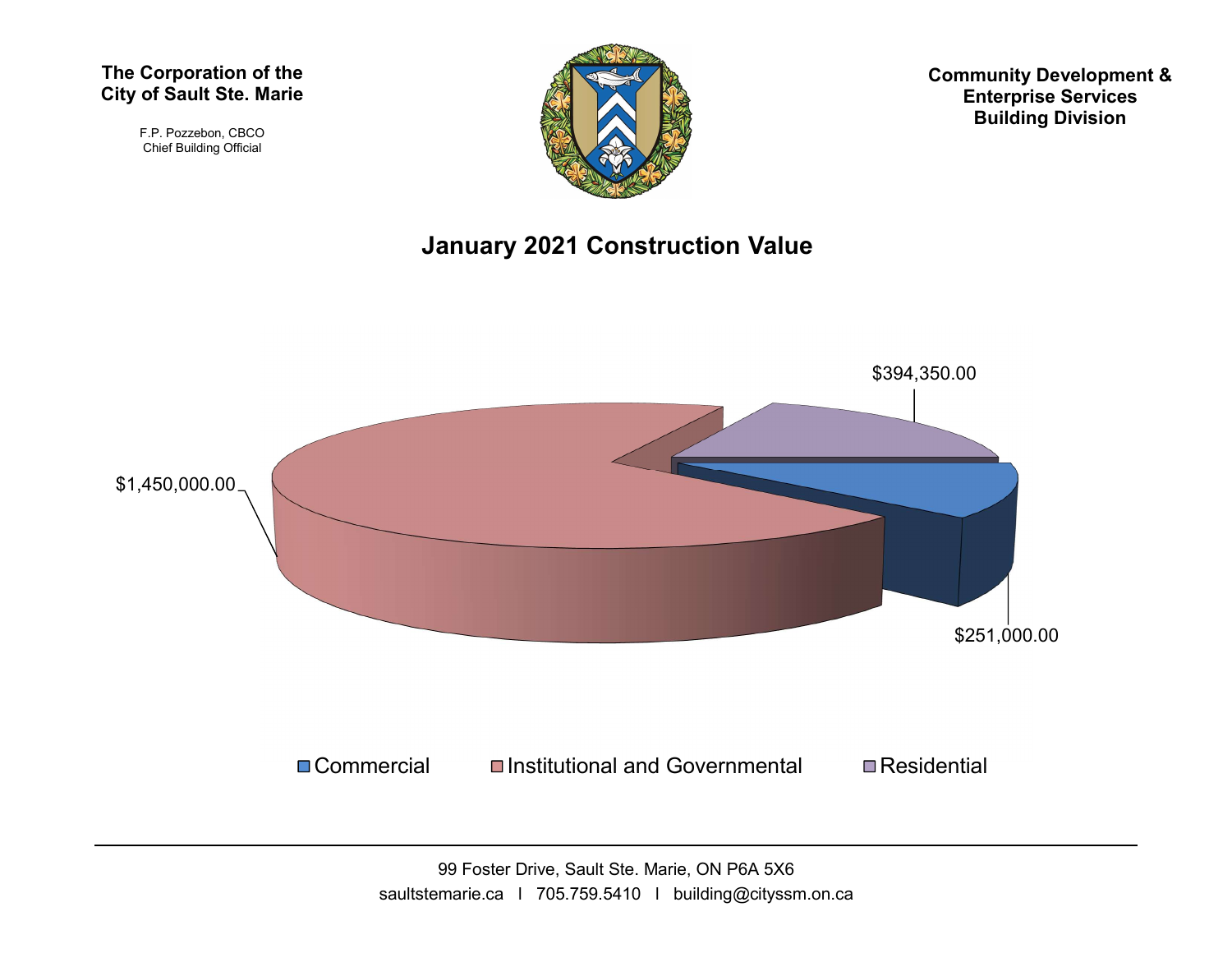

**Public Works and Engineering Services Building Division**

**Tel: (705) 759-5410 Fax: (705) 541-7165**

# **BUILDING PERMITS SUMMARY 2021/01/01 to 2021/01/31**

| <b>Building Type</b>                         |                        | <b>New Construction</b>  |                      |                        | <b>Alterations and Additions</b> |                      | <b>Total</b>           |                          |                      |
|----------------------------------------------|------------------------|--------------------------|----------------------|------------------------|----------------------------------|----------------------|------------------------|--------------------------|----------------------|
|                                              | Num of<br><b>Units</b> | Num of<br><b>Permits</b> | <b>Value of Work</b> | Num of<br><b>Units</b> | Num of<br><b>Permits</b>         | <b>Value of Work</b> | Num of<br><b>Units</b> | Num of<br><b>Permits</b> | <b>Value of Work</b> |
| <b>Commercial</b>                            |                        |                          |                      |                        |                                  |                      |                        |                          |                      |
| Motor vehicle<br>show room (new<br>and used) | $\mathbf 0$            | 0                        | \$0.00               | 0                      | $\overline{2}$                   | \$11,000.00          | 0                      | $\overline{2}$           | \$11,000.00          |
| Office building                              | 0                      | 0                        | \$0.00               | 0                      |                                  | \$15,000.00          | 0                      |                          | \$15,000.00          |
| Retail and<br>wholesale outlets              | $\mathbf 0$            | $\mathbf 0$              | \$0.00               | 0                      |                                  | \$200,000.00         | 0                      |                          | \$200,000.00         |
| Retail complex                               | 0                      | 0                        | \$0.00               | 0                      |                                  | \$25,000.00          | 0                      |                          | \$25,000.00          |
| Total:                                       | $\mathbf 0$            | $\mathbf 0$              | \$0.00               | 0                      | $5\phantom{1}$                   | \$251,000.00         | $\mathbf 0$            | 5                        | \$251,000.00         |
| <b>Institutional and Governmental</b>        |                        |                          |                      |                        |                                  |                      |                        |                          |                      |
| University                                   | 0                      | 0                        | \$0.00               | 0                      | 1                                | \$1,450,000.00       | $\pmb{0}$              | 1                        | \$1,450,000.00       |
| Total:                                       | $\mathbf 0$            | $\pmb{0}$                | \$0.00               | 0                      |                                  | \$1,450,000.00       | 0                      |                          | \$1,450,000.00       |
| <b>Residential</b>                           |                        |                          |                      |                        |                                  |                      |                        |                          |                      |
| Single House                                 |                        |                          | \$200,000.00         | 0                      | 20                               | \$194,350.00         |                        | 21                       | \$394,350.00         |
| Total:                                       |                        |                          | \$200,000.00         | 0                      | 20                               | \$194,350.00         |                        | 21                       | \$394,350.00         |
| <b>Grand Total:</b>                          |                        | 1                        | \$200,000.00         | $\bf{0}$               | 26                               | \$1,895,350.00       | 1                      | 27                       | \$2,095,350.00       |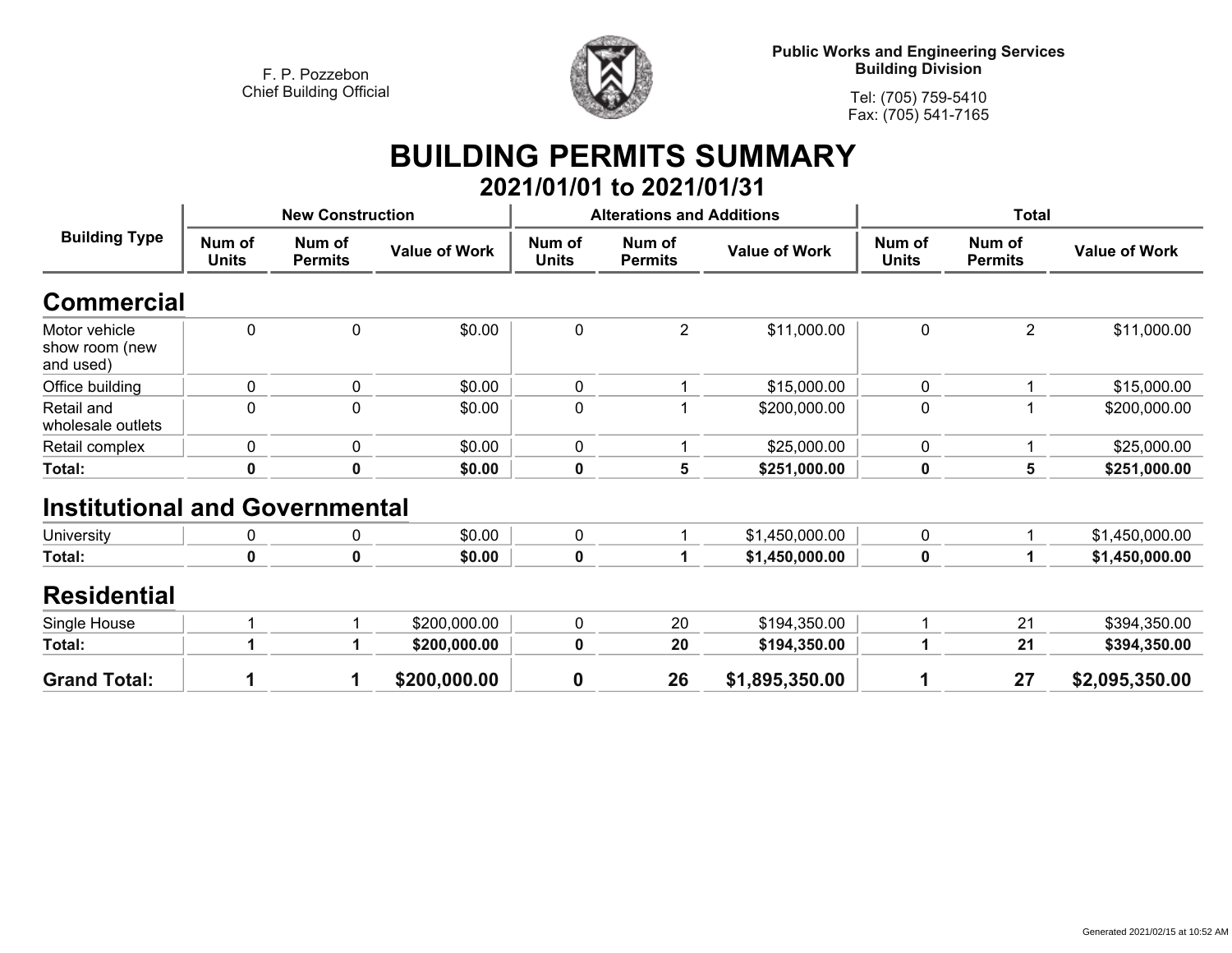

**Public Works and Engineering Services Building Division**

**Tel: (705) 759-5410Fax: (705) 541-7165**

# **DEMOLITION PERMITS SUMMARY 2021/01/01 to 2021/01/31**

| <b>Building Type</b>                      |                        | <b>New Construction</b>  |                         |                        | <b>Alterations and Additions</b> |                      | <b>Total</b>           |                          |                      |
|-------------------------------------------|------------------------|--------------------------|-------------------------|------------------------|----------------------------------|----------------------|------------------------|--------------------------|----------------------|
|                                           | Num of<br><b>Units</b> | Num of<br><b>Permits</b> | Value of<br><b>Work</b> | Num of<br><b>Units</b> | Num of<br><b>Permits</b>         | <b>Value of Work</b> | Num of<br><b>Units</b> | Num of<br><b>Permits</b> | <b>Value of Work</b> |
| <b>Commercial</b>                         |                        |                          |                         |                        |                                  |                      |                        |                          |                      |
| Motor vehicle show<br>room (new and used) | $\mathbf{0}$           | 0                        | \$0.00                  | 0                      |                                  | \$8,500.00           | 0                      |                          | \$8,500.00           |
| Total:                                    | 0                      | 0                        | \$0.00                  | 0                      |                                  | \$8,500.00           | 0                      |                          | \$8,500.00           |
| <b>Residential</b>                        |                        |                          |                         |                        |                                  |                      |                        |                          |                      |
| Apartment                                 | 0                      | $\mathbf{0}$             | \$0.00                  | 0                      |                                  | \$34,000.00          | $\mathbf 0$            |                          | \$34,000.00          |
| Single House                              | $\mathbf{0}$           | $\mathbf{0}$             | \$0.00                  | -1                     | 3                                | \$8,500.00           | $-1$                   | 3                        | \$8,500.00           |
| Total:                                    | 0                      | 0                        | \$0.00                  | -1                     | 4                                | \$42,500.00          | -1                     | 4                        | \$42,500.00          |
| <b>Grand Total:</b>                       | $\mathbf 0$            | 0                        | \$0.00                  | $-1$                   | 5                                | \$51,000.00          | -1                     | 5                        | \$51,000.00          |